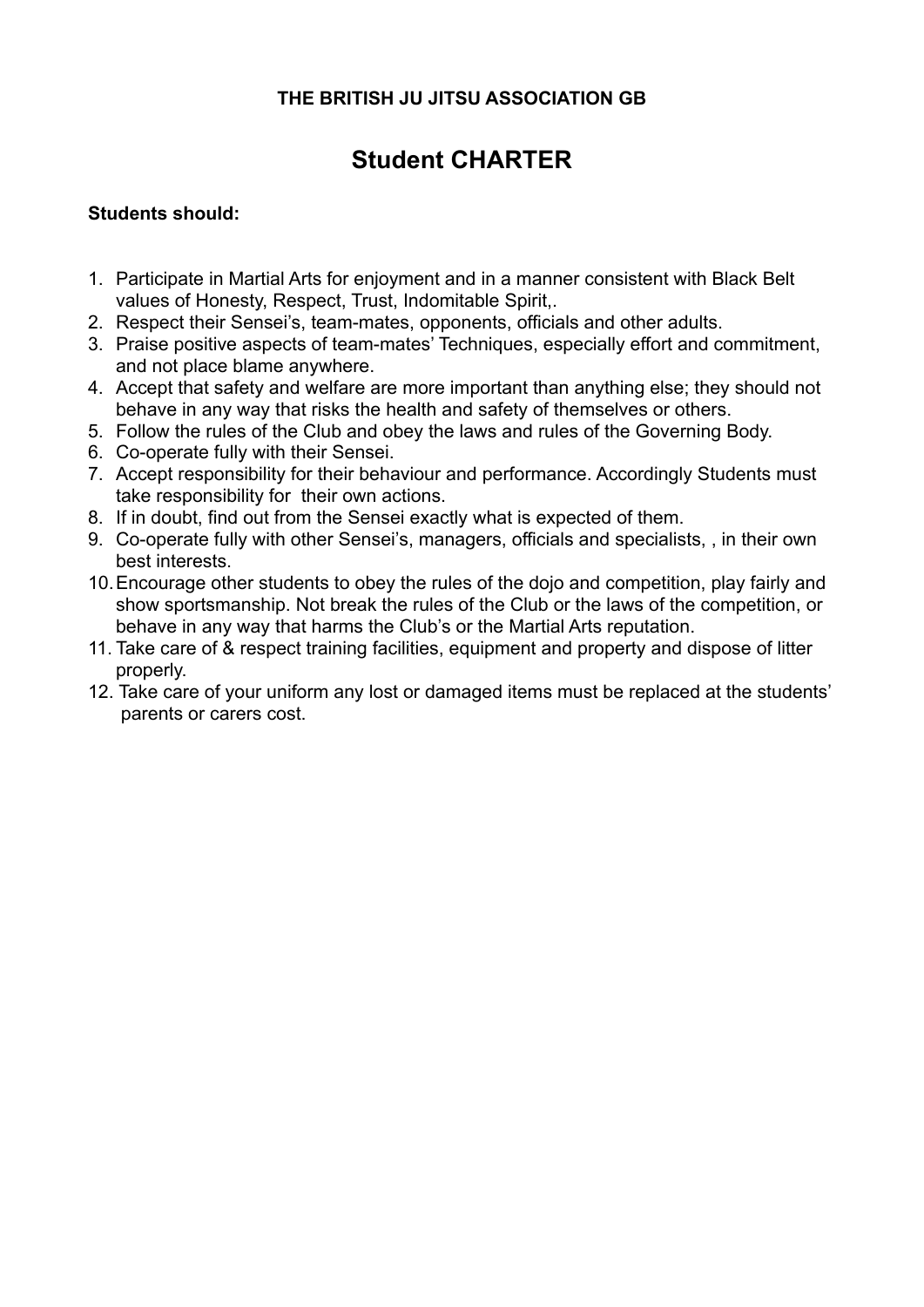## **THE BRITISH JU JITSU ASSOCIATION GB**

## **PARENTS/CARERS AND SPECTATORS' CHARTER**

#### **Parents/carers and spectators should:**

- 1. Accept that the primary aim of the (INSERT CLUB NAME HERE) is to provide children with the opportunity to enjoy themselves through Ju Jitsu in the context of Martial Arts Program
- 2. Respect the rights, dignity and value of every person within the context of the Martial Arts.
- 3. Praise positive aspects of play and performance such as effort and commitment, and avoid undermining children's' confidence by ridiculing or humiliating them for mistakes or failures. Avoid issuing conflicting instructions to students from the Sensei's.
- 4. Accept that children's safety and welfare are paramount and more important than individual or team performance.
- 5. Adhere to the Club constitution, charters, Governing Body procedures and policies, and to the rules of the Martial Arts Association.
- 6. Develop an appropriate supportive and co-operative working relationship with the Sensei, management and their child.
- 7. Encourage and guide children to accept responsibility for their own behaviour and performance.
- 8. Find out from the Sensei or manager exactly what is expected of them and their children as well as what they should expect in return.
- 9. Co-operate fully with other Sensei's, managers or officials in the best interests of the students.
- 10. Promote adherence to the ethics and code of martial arts, fair play and sportsmanship to students, parents and spectators.
- 11. Never condone violations of the laws of the game, behaviour contrary to Black Belt values, the spirit of these laws of Martial Arts or other relevant rules and regulations, or use of prohibited substances or techniques.
- 12.Consistently display high standards of behaviour.
- 13. Ensure that students turn up at the appointed time for training and matches wearing the appropriate clothing and in the right condition.
- 14. Take care of the official uniform, any lost or damaged items other than for normal wear and tear will be replaced at the students' parents or carers cost. No other equipment may be used or worn other than Official (CLUB) Equipment
- 15. Not take any photographs or video recording without seeking the agreement of the Sensei's involved first, in accordance with BJJAGB Guidelines and Child Protection.
- 16. Encourage students' skill levels by watching positive Martial Arts films as well as training in the Martial Arts outside of training at home supervised by a parent.